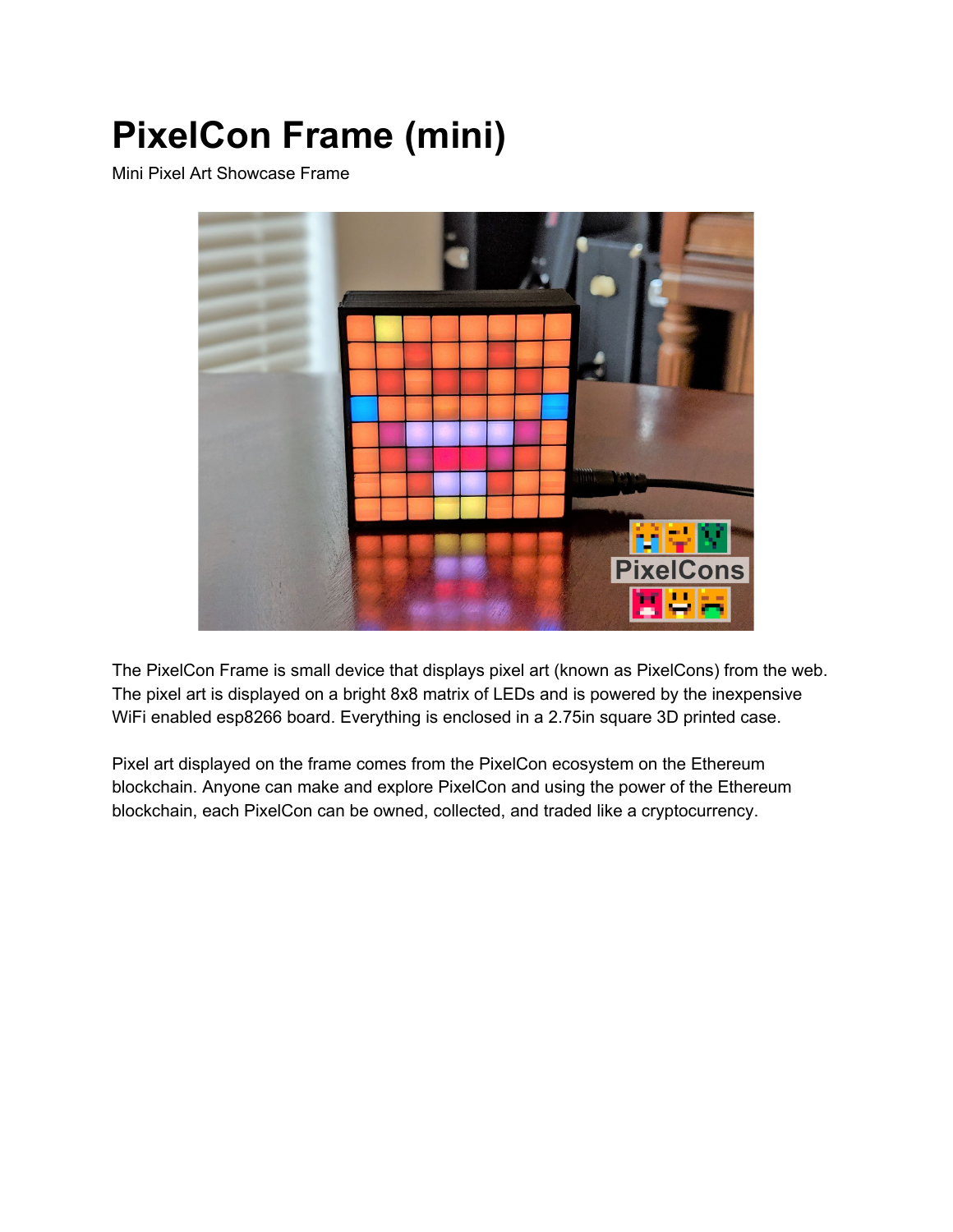# **How To...**

## **Connect to WiFi**

The PixelCon Frame shows a stored set of PixelCon by default, but you can connect it to WiFi to display more PixelCon from the Ethereum blockchain. When the PixelCon Frame is not connected to WiFi, it acts as a WiFi hotspot (See **Reset WiFi** for clearing out any existing saved connection). Perform the following steps to set up a WiFi connection:

- 1. Connect to the PixelCon Frames WiFi hotspot through a computer of mobile device (the hotspot name will look like "PixelCon Frame xxxx")
- 2. Navigate to the WiFi configuration page from your device (type in '192.168.4.1' in a web browser if no prompt pops up)
- 3. Select a WiFi network, enter the password and click connect
- 4. If the configuration was correct, the PixelCon Frame will stop acting as a WiFi hotspot and will instead be connected to the configured WiFi network.

### **Reset WiFi**

The PixelCon Frame saves WiFi connection data for the next time it's powered on. To clear out these settings and connect to a different WiFi network, perform the following steps:

- 1. Press and hold the bigger action button on the back of the frame until the screen turns off
- 2. Press the smaller reset button on the back of the frame to re-power the frame
- 3. On boot, the PixelCon Frame should now start up as a WiFi hotspot to set up a new WiFi connection (See **Connect to WiFi** for setup instructions)

## **Configure Settings**

There are several settings that can be tweaked for the PixelCon Frame from a web interface. To access these controls, perform the following steps:

- 1. Make sure your PixelCon frame is connected to WiFi and you have a second device with a web browser connected to the same WiFi network.
- 2. Press the bigger action button on the back of the frame to see its IP address scroll across the screen. (You may have to hold the button down for a second, but make sure to release it as soon as the IP address shows)
- 3. Enter the IP address in the browser of a device connected to the same WiFi network. (This should take you to the configuration web interface for the PixelCon Frame)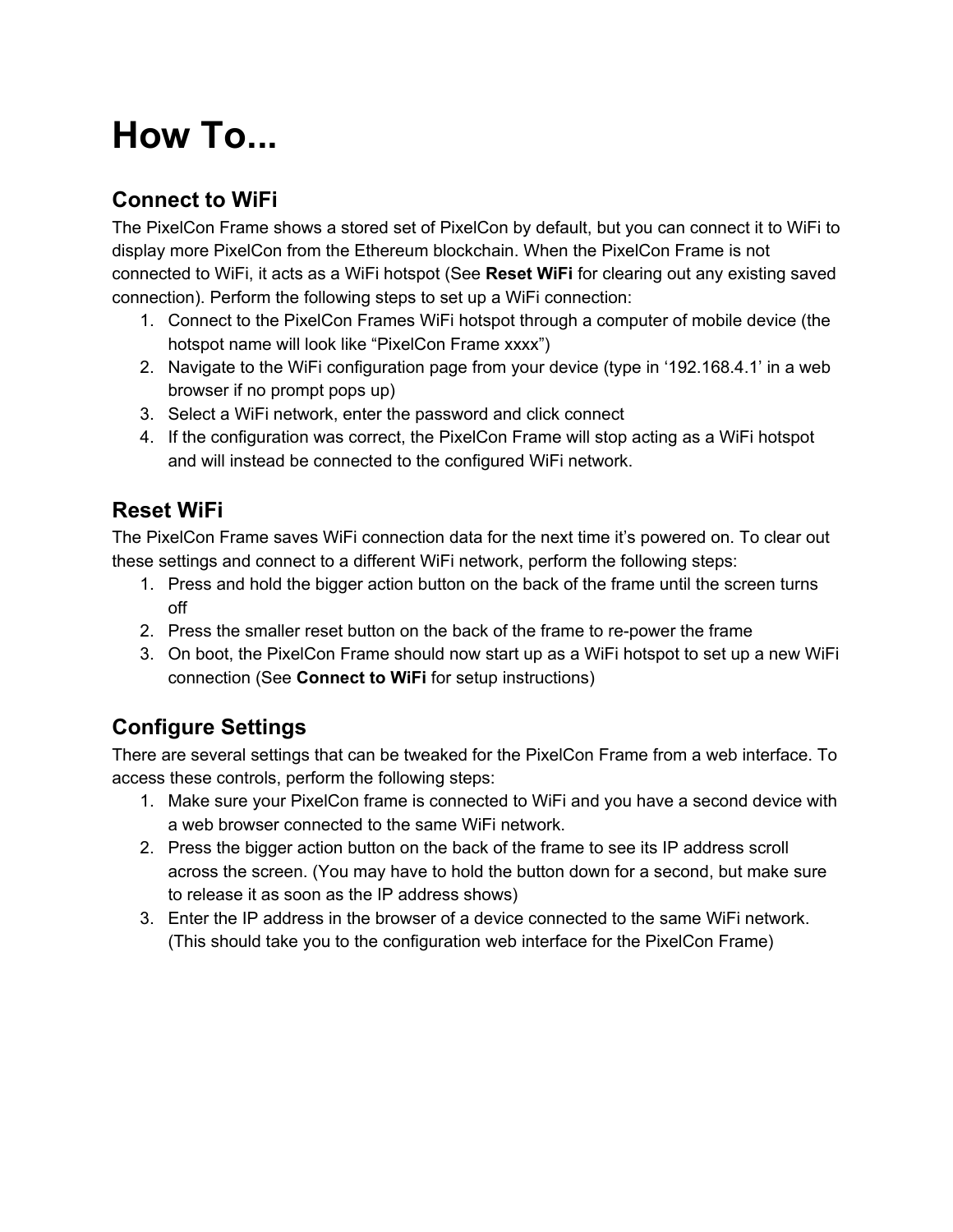## **Configuration Web Interface**



### **General Settings**

At the top of the page there is the general settings section. This section includes the brightness slider and duration input, which sets the number of seconds between the pixel art changing. Once these settings have been updated, click the Save button to update the PixelCon Frame.

### **Import/Export**

Also in the general settings section is a button for the import/export functionality. Clicking this button will bring up a window that displays the PixelCon Frames current configuration in a text box. Copy this text and save it somewhere to effectively export the current settings. Change the displayed text or paste in a previous configuration and click the Import button to load the configuration data. Once the data is loaded, click the Save button to update the PixelCon Frame to these settings.

## **Dynamic Mode**

The lower half of the page is for configuring what pixel art is shown. A toggle at the top of this section allows you to switch between a Static and Dynamic mode. Dynamic mode allows you to configure the PixelCon Frame to display PixelCon from different sources from the Ethereum blockchain (See [here](https://pixelcons.io/) for more information on PixelCon). This data is updated in real time as transactions get committed to the blockchain.

Clicking the Plus button will add a source to the list, while clicking the Minus button will remove a source. Use the dropdown in the Source column to configure what type of source a line is. A source can be an artist address, an owner address, a collection index, or simply specify all PixelCon currently in existence. In the ID column, specify the artist/owner address or collection